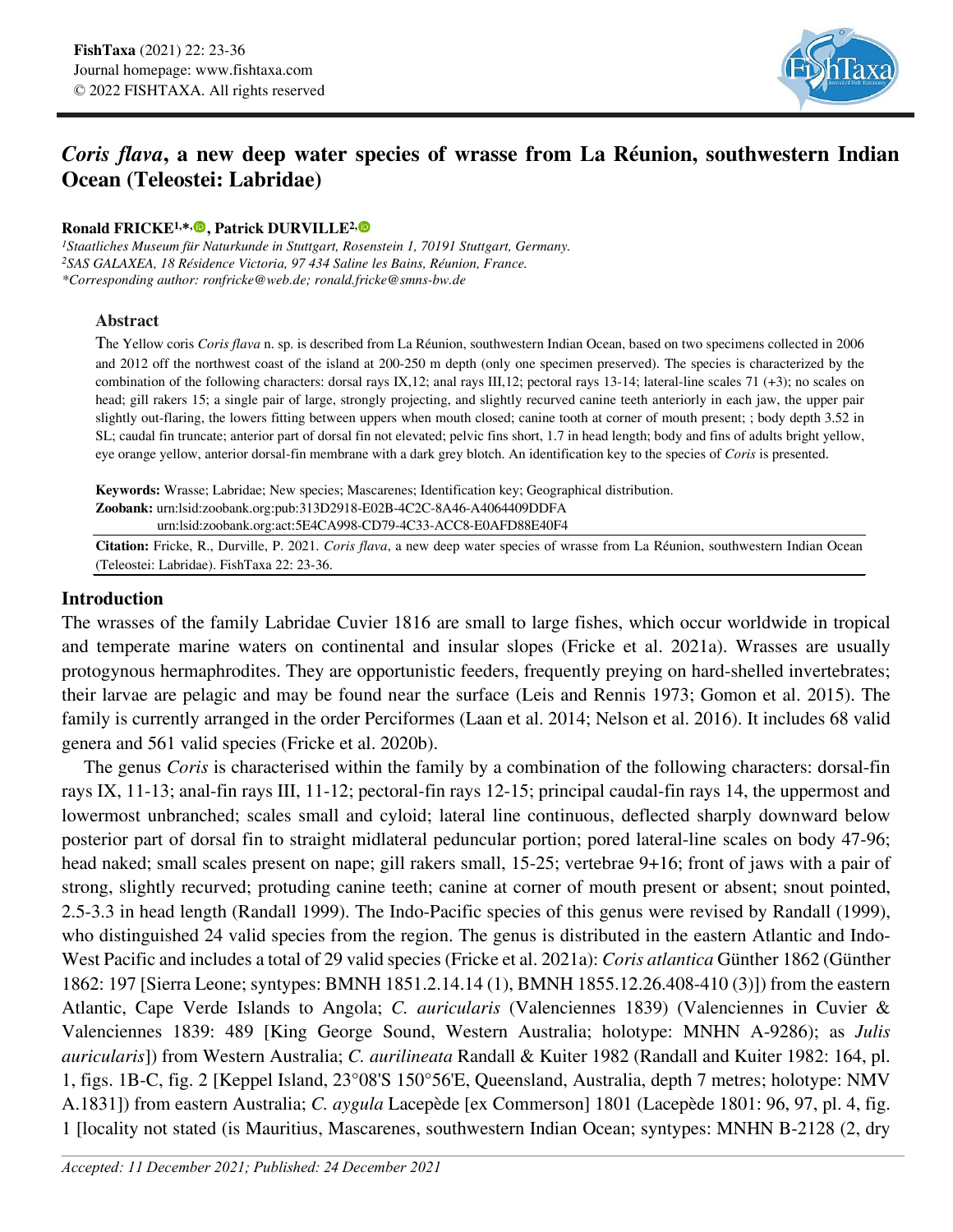skins)]) from the Red Sea and Indo-West Pacific; *C. bailleui* Vaillant & Sauvage 1875 (Vaillant and Sauvage 1875: 285 [Hawaiian Islands, holotype: MNHN 0000-8898]) from Johnston Atoll and Hawaiian Islands; *C. batuensis* (Bleeker 1856) (Bleeker 1856: 240 [Batu Islands, Sumatera Utara, Indonesia; holotype: BMNH 1864.5.15.34 (poor condition); as *Julis (Halichoeres) batuensis*]) from the Indo-West Pacific; *C. bulbifrons* Randall & Kuiter 1982 (Randall and Kuiter 1982: 168, pl. 2, figs. A-C; figs. 3-5 [reef south of Phillip Point, Lord Howe Island, Australia, southwestern Pacific; holotype: BPBM 14869])) from the southwestern Pacific; *C. caudimacula* (Quoy & Gaimard 1834) (Quoy and Gaimard 1834: 710, pl. 15, fig. 2 [Mauritius, Mascarenes, southwestern Indian Ocean; holotype: MNHN A-9282; as *Julis caudimacula*) from the Red Sea and Indian Ocean; *C. centralis* Randall 1999 (Randall 1999: 21, pls. 5 C, D, 17 D [outside reef about 200 metres northwest of entrance to English Harbor, Tabuaeran (= Fanning Island), Line Islands, central Pacific, depth 4.5 metres; holotype: BPBM 7796) from Line Islands, central Pacific; *C. cuvieri* (Bennett 1831) (Bennett 1831: 128 [Mauritius, Mascarenes, southwestern Indian Ocean; holotype: BMNH 1855.12.26.416; as *Julis cuvieri*) from the Red Sea and the Indian Ocean; *C. debueni* Randall 1999 (Randall 1999: 26, pls. 6, 7, 17, 18 [off southern end of Hanga Roa, western coast of Easter Island, depth 12 metres; holotype: BPBM 6714) from Easter Island, southeastern Pacific; *C. dorsomacula* Fowler 1908 (Fowler 1908: 436, fig. 8 [Victoria, Australia (may be in error); holotype: ANSP 33126 (dry, caudal damaged, head missing)]) from the eastern Indian Ocean and western Pacific; *C. flavovittata* (Bennett 1828) (Bennett 1828: 36 [Hawaiian Islands. Holotype: BMNH 1855.12.26.? (missing); as *Julis flavo-vittatus*]) from the Hawaiian Islands; *C. formosa* (Bennett 1830) (Bennett 1830: unnumbered. p., pl. 16 [south coast of Sri Lanka no types known; lectotype selected by Fricke 1999: 409 as the specimen illustrated in Bennett's Pl. 16; as *Labrus formosus*) from the Indian Ocean; *C. frerei* Günther 1867 (Günther in Playfair and Günther 1867: 101, pl. 13 [Zanzibar, Tanzania, western Indian Ocean; holotype: ?BMNH 1869.5.14.4]) from the Red Sea and the western Indian Ocean; *C. gaimard* (Quoy & Gaimard 1824) (Quoy and Gaimard 1824: 265, pl. 54 (fig. 1) [Maui, Hawaiian Islands; holotype : MNHN A-9272; as *Julis gaimard*) from the eastern Indian Ocean and the western and central Pacific; *C. hewetti* Randall 1999 (Randall 1999: 43, fig. 5; pls. 10, 11, 20 [reef, head of Anaho Bay, Nuku Hiva, Marquesas Islands, depth 1.8 metres; holotype: BPBM 9105) from the Marquesas Islands, South Pacific Ocean; *C. juli*s (Linnaeus 1758) (Linnaeus 1758: 284 [Genoa, Venice, Rome, and Naples (Italy), Marseille (France), and Crete (Greece), Mediterranean Sea; based on multiple historical sources; no types known; as *Labrus julis*) from the Mediterranean Sea and the adjacent eastern Atlantic off southern Spain; *C. latifasciata* Randall 2013 (Randall 2013: 2, figs. 1-3 [Peros Banhos Atoll, Isle Poule/Isle Montpartet, 5°24'25"S, 70°45'58"E, Chagos Archipelago, depth 20 metres; holotype: ROM 37498) from the Maldives and Chagos Archipelago in the Indian Ocean; *C. marquesensis* Randall 1999 (Randall 1999: 48, pls. 11 B, D, 20 G [point at southern end of Marquesienne Bay, Nuku Hiva, Marquesas Islands, depth 12 metres; holotype: BPBM 12471 ) from the Marquesas Islands, South Pacific Ocean; *C. melanura* (Lowe 1839) (Lowe 1839: 85 [off Madeira; holotype: whereabouts unknown; as *Julis melanurus*; treated by authors as junior synonym of *C. julis* (Linnaeus 1758), but will be reestablished by Ordines et al., in preparation) from the eastern Atlantic; *C. musume* (Jordan & Snyder 1904) (Jordan and Snyder 1904: 236, pl. 61 [off Izu, Japan; holotype: CAS-SU 8384; as *Julis musume*) from the northwestern Pacific; *C. nigrotaenia* Mee & Hare 1995 (Mee and Hare 1995: 248, figs 1-3 ["caught near Muscat" (but probably central or southern Oman), Muttrah fish market, Oman; holotype: CAS 73319]) from the Persian Gulf to Oman, northwestern Indian Ocean; *C. pictoides* Randall & Kuiter 1982 (Randall and Kuiter 1982: 160, pl. 1 (fig. A), fig. 1 [western side off Bunut, 2°47'50"N, 104°07'40"E, Tioman Island, Malaysia, depth 9 metres; holotype: BPBM 26421) from the western Pacific; *C. pictus* (Bloch & Schneider 1801) (Bloch and Schneider 1801: 251, pl. 55 [New South Wales, Australia; based on a specimen sent by J. F. Latham; no types known]) from the southwestern Pacific; *C. roseoviridis* Randall 1999 (Randall 1999: 59, Pls.13 C, D, 14 A [southwestern side of Karapoto Iti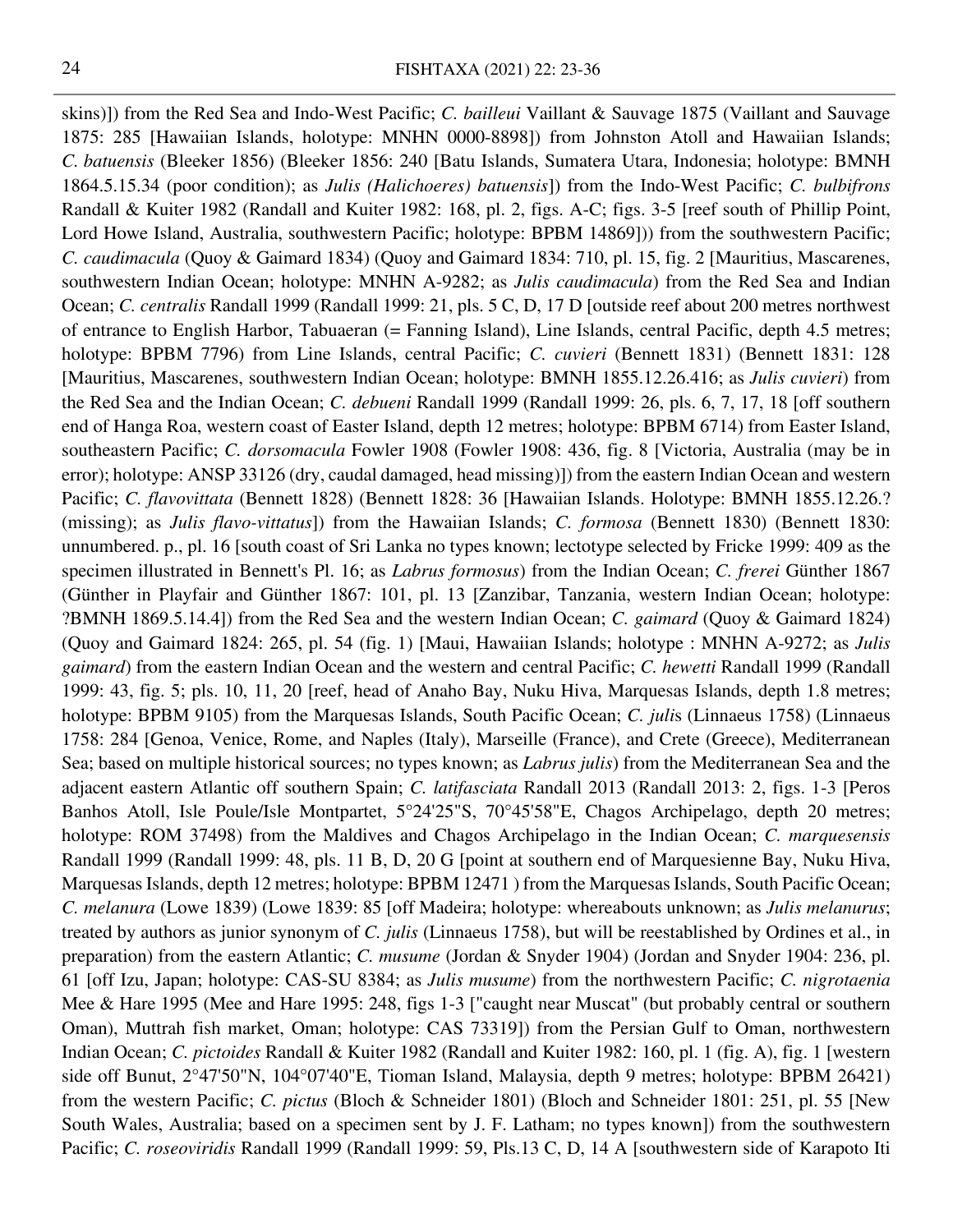Islet, Rapa, depth 15 metres; holotype: BPBM 13021) from the Cook Islands to Pitcairn, South Pacific; *C. sandeyeri* (Hector 1884) (Hector 1884: 323 [Tiritiri Island, Aukland, New Zealand; holotype: NMNZ P.247, as *Cymolutes sandeyer*i) from the southwestern Pacific; *C. variegata* (Rüppell 1835) (Rüppell 1835: 14, pl. 4, fig. 2 [Massawa, Eritrea, Red Sea; lectotype: SMF 1343; as *Halichoeres variegatus*; lectotype established by Dor 1984: 201]) from the Red Sea; and *C. venusta* Vaillant & Sauvage 1875 (Vaillant & Sauvage 1875: 285 [Hawaiian Islands; lectotype: MNHN 0000-8028; lectotype selected by Randall 1976: 4) from the Hawaiian Islands, central Pacific Ocean.

Fricke et al. (2009) recorded 4 valid species of *Coris* that occur in the western Mascarenes at La Réunion and Mauritius in the southwestern Indian Ocean: *C. aygula*, *C. caudimacula*, *C. cuvieri*, and *C. frerei*. During an exploration of slope fishes off the west coast of La Réunion, two fish specimens were procured in 2006 and 2012 that turned out to represent an undescribed species of *Coris* (unfortunately, only the 2012 specimen was preserved). The new species is described in the present paper.

#### **Materials and Methods**

Biometrical counts and measurements follow Randall (1999). The standard length (SL) is measured from the middle of the anterior tip of the premaxilla to the end of the caudal-fin base. The genus and species classification follows Fricke et al. (2021); citation of references follows Fricke (2021). The identification key is based on Randall (1999), supplemented by data on eastern Atlantic species subsequently discovered Indo-West Pacific species. The specimen is deposited in the fish collection of the Staatliches Museum für Naturkunde in Stuttgart (SMNS). Other museum abbreviations follow Fricke and Eschmeyer (2021).

**Comparative materials:** *Coris atlantica* Günther 1862: SMNS 21949 (4), Eastern Atlantic, Cape Verde Islands, São Tiago.

*Coris auricularis* (Valenciennes in Cuvier & Valenciennes 1829): SMNS 2778 (1), Southeastern Indian Ocean, Western Australia, King George Sound. – SMNS 3088 (1), Southeastern Indian Ocean, Western Australia, Albany.

*Coris aurilineata* Randall & Kuiter 1982: SMNS 14641 (1), Eastern Indian Ocean, Western Australia, Point Quobba.

*Coris aygula* Lacepède 1801: SMNS 1608 (1), Red Sea, Egypt, Al-Qusayr. – SMNS 1759 (2), Red Sea, Egypt, Al-Qusayr. – SMNS 3567 (5), Red Sea, Egypt, Al-Qusayr. – SMNS 8631 (1), Western Indian Ocean, Kenya, Mombasa. – SMNS 9242 (1), Western Pacific, Philippines, Mindanao. – SMNS 13629 (1), Red Sea, Gulf of Aqaba, Israel. – SMNS 19842 (1), Southwestern Pacific, Loyalty Islands, Maré. – SMNS 20678 (2), Southwestern Indian Ocean, La Réunion. – SMNS 20749 (1), Southwestern Indian Ocean, La Réunion. – SMNS 20784 (1), Southwestern Indian Ocean, La Réunion. – SMNS 23612 (1), Southwestern Pacific, Loyalty Islands, Lifou. – SMNS 26011 (1), Red Sea, Egypt, Al-Qusayr. – SMNS 26021 (1), Red Sea, Egypt, Al-Qusayr.

*Coris ballieui* Vaillant & Sauvage 1875: SMNS 3886 (1), Central Pacific, Hawaiian Islands, Hawaii Island. – SMNS 3887 (1), Central Pacific, Hawaiian Islands, Hawaii Island.

*Coris caudimacula* (Quoy & Gaimard 1834): SMNS 14206 (1), Eastern Indian Ocean, Western Australia, Exmouth Gulf. – SMNS 14216 (1), Eastern Indian Ocean, Western Australia, South Murion Island. – SMNS 16829 (1), Southwestern Indian Ocean, Mauritius. – SMNS 16947 (1), Southwestern Indian Ocean, Mauritius.

*Coris gaimard* (Quoy & Gaimard 1824): SMNS 8582 (1), Western Pacific, Philippines, Mindanao. – SMNS 8587 (1), Western Pacific, Philippines, Mindanao. – SMNS 8625 (6), Western Pacific, Philippines, Mindanao. – SMNS 8629 (2), Central Pacific, Hawaiian Islands, Oahu. – SMNS 8657 (2), Eastern Indian Ocean, Indonesia, Java. – SMNS 15884 (1), Western Pacific, Indonesia, North Sulawesi. – SMNS 21716 (1), Southwestern Pacific,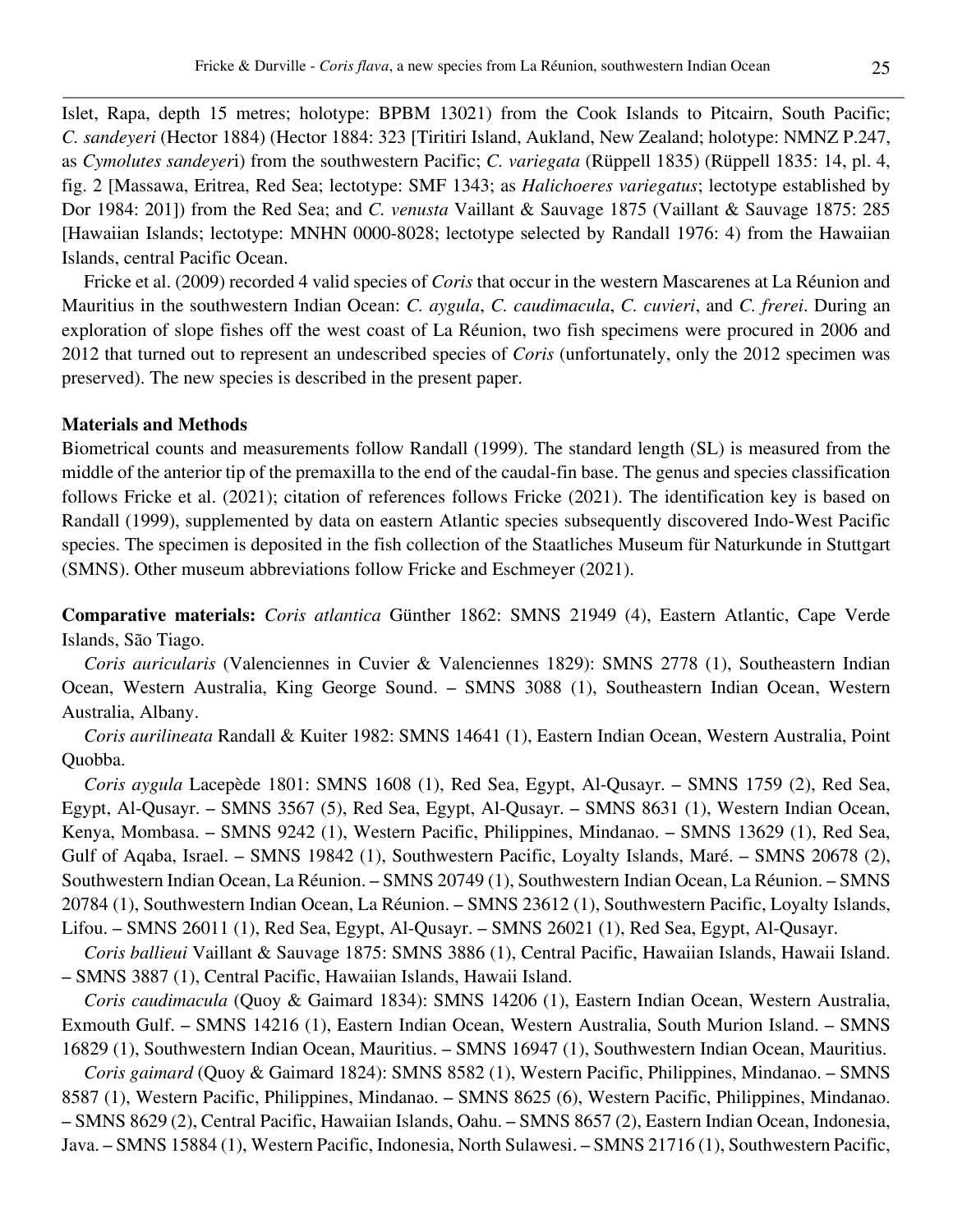Loyalty Islands, Maré. – SMNS 22024 (3), Western Pacific, Philippines, Mindanao. – SMNS 26674 (1), Western Pacific, Palau.

*Coris julis* (Linnaeus 1758): SMNS 51 (1), Mediterranean Sea, France. – SMNS 401 (1), Adriatic Sea, Croatia, Hvar Island. – SMNS 419 (2), Adriatic Sea, Croatia, Hvar Island. – SMNS 721 (1), Mediterranean Sea, France, Nice. – SMNS 963 (2), Adriatic Sea, Italy, Trieste. – SMNS 4810 (3), Mediterranean Sea, France, Villefranche-sur-Mer. – SMNS 4811 (3), Mediterranean Sea, France, Villefranche-sur-Mer. – SMNS 8597 (2), Mediterranean Sea, Spain, Baleares, Mallorca. – SMNS 8640 (2), Mediterranean Sea, Spain, Baleares, Mallorca. – SMNS 8647 (1), Adriatic Sea, Croatia, Istria. – SMNS 8649 (3), Adriatic Sea, Croatia, Istria. – SMNS 8656 (1), Adriatic Sea, Croatia, Istria. – SMNS 9370 (1), Mediterranean Sea, Spain, Baleares, Menorca. – SMNS 9379 (1), Mediterranean Sea, Spain, Baleares, Menorca. – SMNS 9386 (4), Mediterranean Sea, Spain, Baleares, Menorca. – SMNS 9587 (1), Mediterranean Sea, Greece, Varkisa. – SMNS 9611 (2), Mediterranean Sea, Greece, Varkisa. – SMNS 9863 (24), Mediterranean Sea, Greece, Varkisa. – SMNS 11609 (12), Mediterranean Sea, Greece, Varkisa. – SMNS 12000 (1), Mediterranean Sea, Italy, Giglio Island. – SMNS 12448 (2), Mediterranean Sea, Spain, Baleares, Formentera. – SMNS 12449 (2), Mediterranean Sea, Spain, Baleares, Formentera. – SMNS 12454 (1), Mediterranean Sea, Spain, Baleares, Formentera. – SMNS 14720 (1), Adriatic Sea, Croatia, Cres Island. – SMNS 16688 (2), Mediterranean Sea, Turkey, Adana. – SMNS 21365 (1), Mediterranean Sea, Italy, Ischia Island. – SMNS 25986 (1), Mediterranean Sea, Italy, Genoa. – SMNS 26008 (1), Mediterranean Sea, Monaco. – SMNS 26010 (1), Mediterranean Sea, Monaco.

*Coris melanura* Lowe 1839: SMNS 16792 (1), Eastern Atlantic, Spain, Canary Islands, Fuerteventura. – SMNS 16968 (1), Eastern Atlantic, Portugal, Madeira. – SMNS 22618 (1), Eastern Atlantic, Canary Islands, La Palma.

*Coris musume* (Jordan & Snyder 1904): BPBM 20978 (1), Northwestern Pacific, Japan, Izu Peninsula. – BPBM 23002 (1), Northwestern Pacific, Japan, Izu Islands.

*Coris picta* (Bloch & Schneider 1801): AMS I.5151 (1), Southwestern Pacific, Australia, Lord Howe Island. – AMS I.7229 (1), Southwestern Pacific, New South Wales, Sydney.

*Coris pictoides* Randall & Kuiter 1982: SMNS 14641 (1), Eastern Indian Ocean, Western Australia, Point Quobba.

*Coris sandeyeri* (Hector 1884): AMS I.5415 (1), Southwestern Pacific. Australia, Norfolk Island.

#### **Results**

#### **Systematic ichthyology**

The present paper follows the classifications provided by Nelson et al. (2016) and Laan et al. (2014):

Superclass Gnathostomata

 Class Actinopterygii Subclass Neopterygii Division Teleostei Order Perciformes Family Labridae Cuvier 1816 Genus *Coris* Lacepède [ex Commerson] 1801

*Coris flava* new species (Figs. 1-4) **Common name**: Yellow coris **Holotype:** SMNS 27151, holotype, initial phase, 224.8 mm SL, La Réunion, Baie de Saint-Paul, ca. 21°01'00''S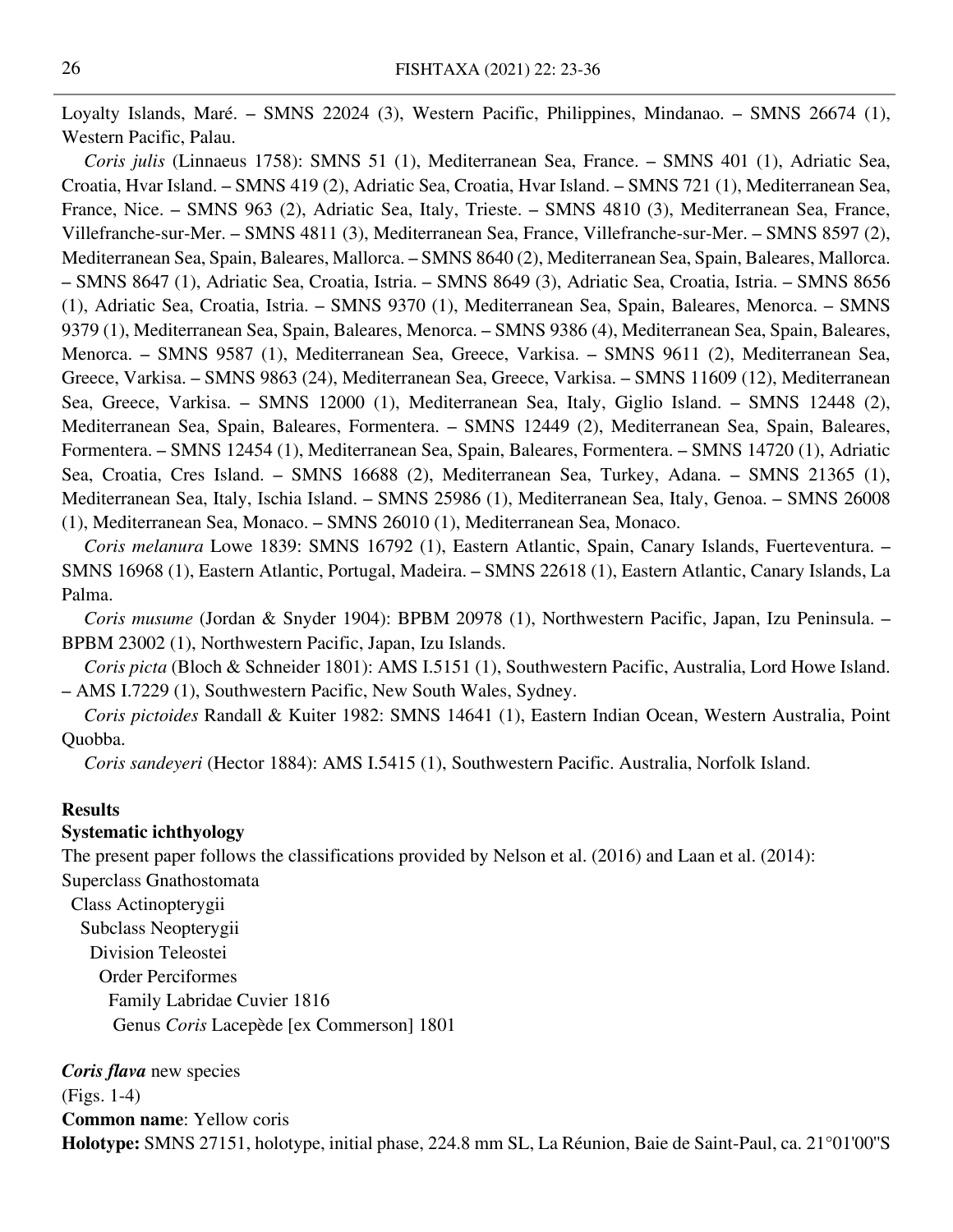

**Figure 1.** *Coris flava* n. sp., SMNS 27151, holotype, initial phase, 224.8 mm SL, southwestern Indian Ocean, La Réunion, Baie de Saint-Paul, 250 m depth. Lateral view of preserved specimen.



**Figure 2.** *Coris flava* n. sp., SMNS 27151, holotype, initial phase, 224.8 mm SL, southwestern Indian Ocean, La Réunion, Baie de Saint-Paul, 250 m depth. Detail of head.



**Figure 4.** *Coris flava* n. sp., SMNS 27151, holotype, initial phase, 224.8 mm SL, southwestern Indian Ocean, La Réunion, Baie de Saint-Paul, 250 m depth. Colouration immediately after collection. Photograph: Patrick Durville.

55°09'00''E, 250 m depth, sand near rocky reef, Patrick Durville, 1 May 2012.

**Diagnosis:** Characterized within the genus *Coris* by a combination of the following characters: Dorsal rays IX, 12; anal rays III, 12; pectoral rays 14; lateral-line scales 71 (+3); no scales on head; gill rakers 15; a single pair of large, strongly projecting, and slightly recurved canine teeth anteriorly in each jaw, upper pair slightly outflaring, lowers fitting between uppers when mouth closed; canine tooth at corner of mouth present; body depth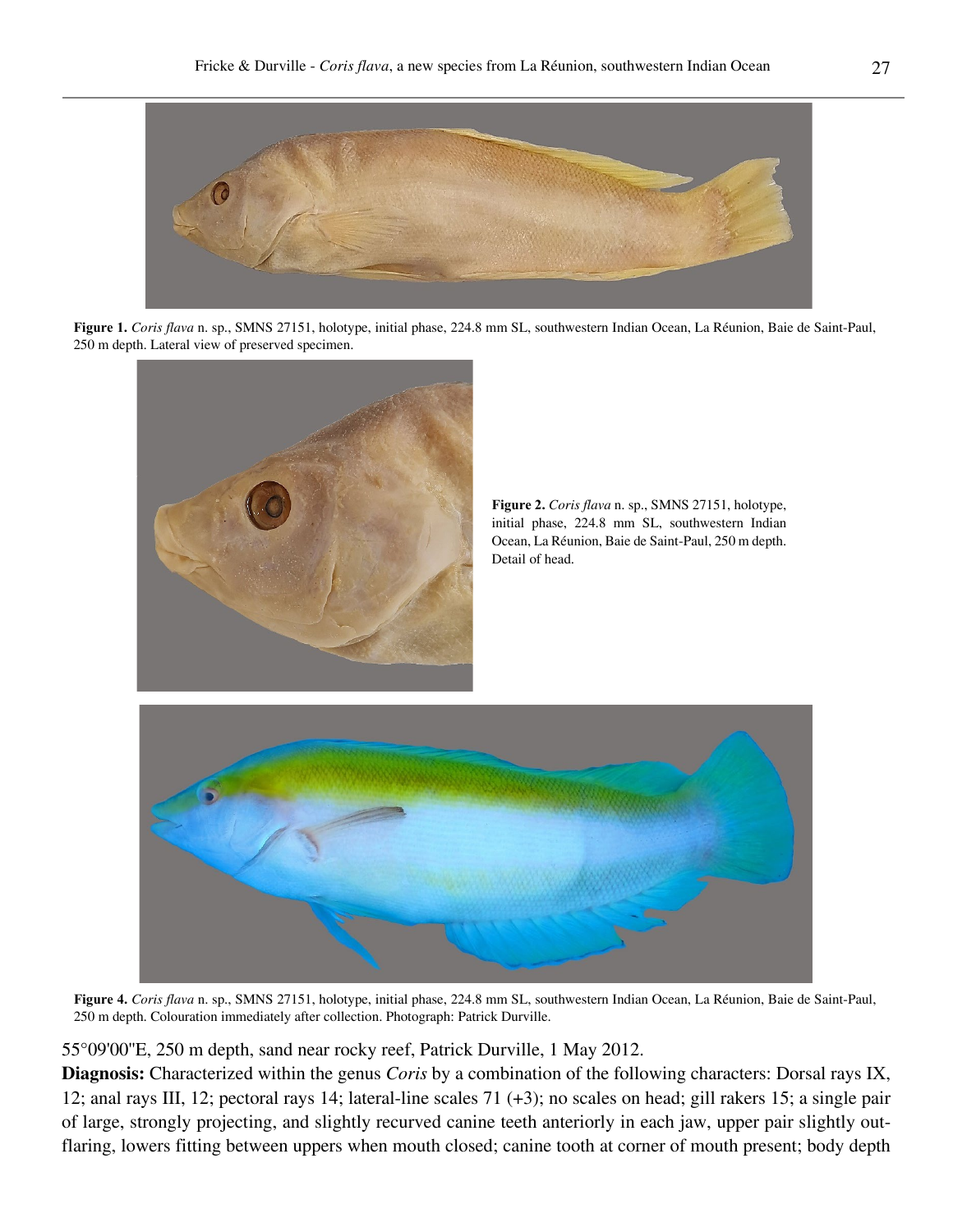

**Figure 4.** *Coris flava* n. sp., terminal phase, ca. 250 mm SL, southwestern Indian Ocean, La Réunion, Baie de Saint-Paul, 250 m depth (specimen not preserved). Colouration immediately after collection. Photograph: Patrick Durville.

3.52 in SL; caudal fin truncate; anterior part of dorsal fin not elevated; pelvic fins short, 1.7 in head length; body and fins of adults bright yellow, eye orange yellow, anterior dorsal-fin membrane with a dark grey blotch. **Description:** Measurements and proportions of the holotype are given in Table 1. D IX, 12; A III, 12; P1 ii, 11 (left side), ii, 12 (right side), first rudimentary, second unbranched; P2 I, 5; C (iv), i, 12, i, (iv). Gill rakers  $5 + 10$ (totally 15). Branchiostegal rays 6. Lateral-line scales 71 + 3. Scales above lateral line 4. Scales below lateral line 24. Predorsal scales 22. Circumpeduncular scales 66. Branchiostegal rays 6. Vertebrae 9 + 16.

Body depth 3.52 in SL; head length 3.36 in SL; body width in body depth 2.4; dorsal profile of head nearly straight on snout, forming angle of about 40° to horizontal axis of body, and slightly convex on nape (Fig. 2); snout pointed, its length 3.1 in head length; orbit diameter 6.3 in head length; interorbital space straight, width 4.2 in head length; caudal-peduncle depth 2.06 in head length; caudal-peduncle length 2.05 in head length.

Mouth terminal, slightly oblique, maxilla reaching a vertical through anterior nostril; a pair of large, strongly projecting, and slightly recurved canine teeth anteriorly in each jaw, upper pair slightly out-flaring, lowers fitting between uppers when mouth closed; small, additional canine tooth at corner of mouth present. Gill rakers short, longest at angle about one-third length of longest gill filaments. Ventral edge of preopercle free to a vertical slightly anterior to front of orbit; vertical free margin of preopercle ending a half pupil diameter below ventral edge of orbit. Anterior nostril a slender pointed tubule in line with upper margin of orbit, a pupil diameter anterior to front of orbit; posterior nostril a small aperture nearly a half pupil diameter directly posterior to anterior nostril, covered by a membranous flap except for a transverse slit.

Scales thin and cycloid; largest scales on chest less than half size of smallest scales on body; no scales on head; small scales dorsally on nape extending forward to a vertical above level of pupil; no scales on base of dorsal and anal fins; small scales basally on caudal fin extending one-sixth distance to posterior margin of fin. Lateral line approximately paralleling dorsal contour of body to below base of fifth dorsal soft ray, then angling downward to midlateral peduncular portion. Origin of dorsal fin slightly before level of base of pectoral fin, predorsal length 3.53 in SL; anterior part of dorsal fin not elevated; dorsal spines progressively longer, first and second equal in length, 3.8 in head length; ninth dorsal spine 2.8 in head length; dorsal soft rays nearly equal in length; origin of anal fin below base of second dorsal soft ray, the preanal length 1.8 in SL; first anal spine slender and flexible, 9.6 in head length; third anal spine 3.5 in head length; first six anal soft rays subequal; caudal fin slightly rounded, 2.2 in head length; first pectoral ray rudimentary, second and third rays longest, 1.5 in head length; origin of pelvic fin opposite third dorsal-fin spine; pelvic fins of adult nearly or just reaching anus, 1.7 in head length.

**Colour when fresh:** Initial phase (Fig. 3). Body white, dorsal one-third bright yellow, with margins of scales in central and posterior regions grey; mid-lateral sides of body with 13 faint, horizontal, bluish lines; scale margins on lower posterior portion of body grey. Eye bright orange, surrounded by yellow. Upper distal portion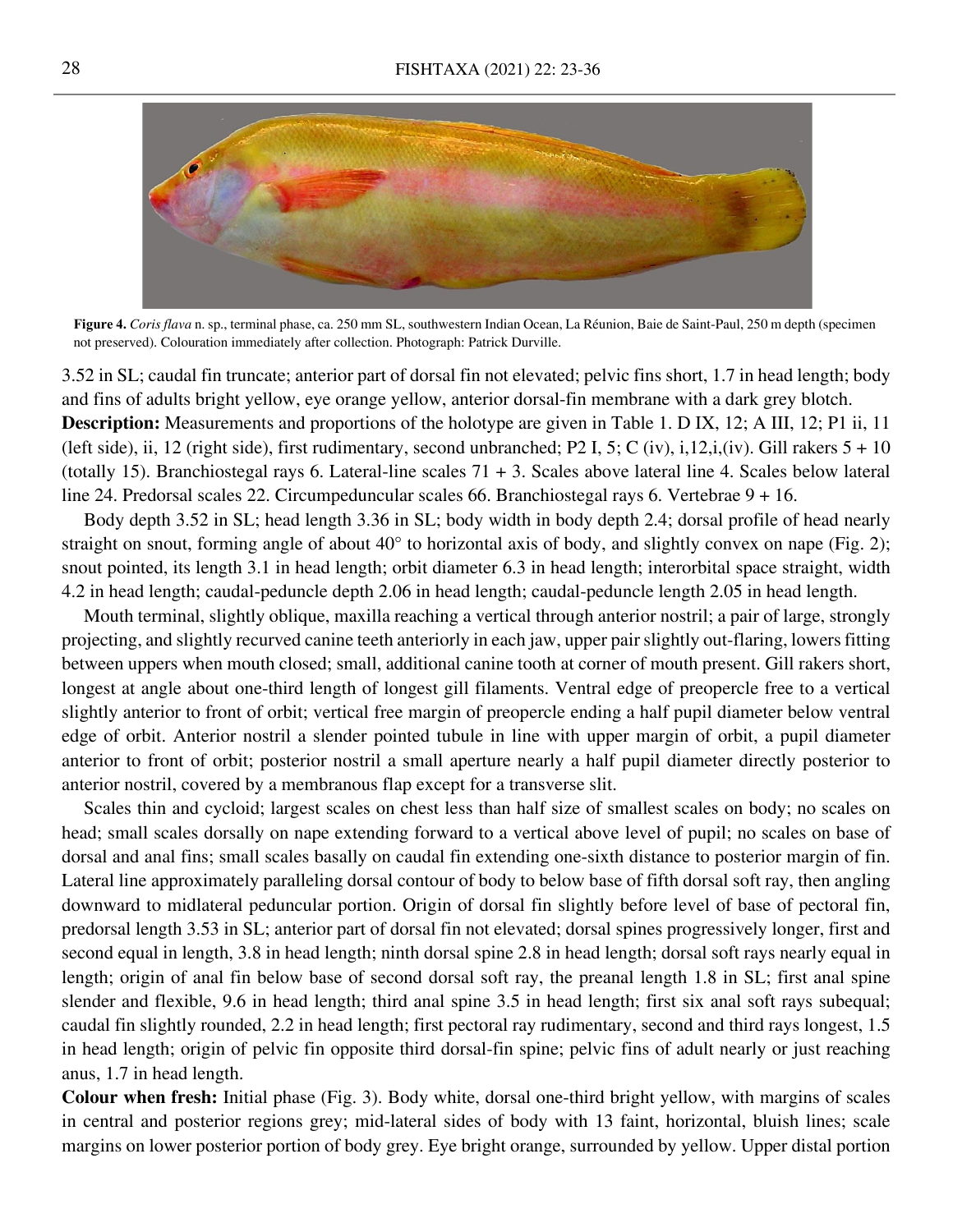|                            | Measurement (mm) | Proportion ( $%$ of SL) |
|----------------------------|------------------|-------------------------|
| Total length               | 257.0            | 110.3                   |
| Standard length (SL)       | 224.8            | 100.0                   |
| Head length                | 66.9             | 29.8                    |
| Snout length               | 21.6             | 9.6                     |
| Maximum orbit diameter     | 10.6             | 4.7                     |
| Interorbital width         | 15.9             | 7.1                     |
| Body width                 | 26.6             | 11.8                    |
| Body depth                 | 63.7             | 28.3                    |
| Caudal-peduncle length     | 32.7             | 14.5                    |
| Caudal-peduncle depth      | 32.4             | 14.4                    |
| Predorsal length           | 63.7             | 28.3                    |
| Dorsal-base length         | 146.2            | 65.0                    |
| Dorsal-fin length          | 160.2            | 71.3                    |
| Dorsal-fin spine 1         | 17.5             | 7.8                     |
| Dorsal-fin spine 2         | 17.5             | 7.8                     |
| Dorsal-fin spine 9         | 24.0             | 10.7                    |
| Preanal length             | 122.8            | 54.6                    |
| Preanus length             | 114.2            | 50.8                    |
| Anal-base length           | 81.4             | 36.2                    |
| Anal-fin length            | 101.2            | 45.0                    |
| Anal-fin spine 1           | 7.0              | 3.1                     |
| Anal-fin spine 3           | 19.2             | 8.5                     |
| Pectoral-fin length        | 43.3             | 19.3                    |
| Pelvic-fin length          | 39.9             | 17.8                    |
| Caudal-fin length (top)    | 32.2             | 14.3                    |
| Caudal-fin length (middle) | 30.7             | 13.7                    |

**Table 1.** Meristics and morphometrics of the holotype of *Coris flava* n.sp. from La Réunion (SMNS 27151, initial phase, 224.8 mm SL).

of opercle rose. Dorsal and anal fins yellowish, distal margins grey, first dorsal fin membrane dark grey. Pectoral fin translucent, upper base rose, upper distal portion dark grey. Pelvic fins basally white, distally yellowish. Terminal phase (Fig. 4). Head and body golden yellow; sides of body with a rose band, reaching from behind tip of opercle to mid of caudal-fin base. Jaws bright orange. Cheeks and lower portions of opercle rose; eye bright orange. Portion around anus rose-pink. Dorsal and anal fins orange-yellow; caudal fin yellow with distal grey margin; pectoral fins reddish orange, pelvic fins yellowish orange.

**Colour in preservative:** Initial phase (Fig. 1). Head, body and fins uniform pale beige, eye orange, and first dorsal-fin membrane with a black blotch.

**Etymology:** *Flavus* (Latin) means golden yellow; the name refers to the characteristic yellow colouration of both phases of this species. The species name has a feminine ending (flava) when in genus *Coris*.

**Distribution:** La Réunion (Mascarene Islands). Only known from two specimens which were collected off the northwest coast of the island.

**Comparisons:** The new species is member of the *Coris picta* species complex that has 12 dorsal- and anal-fin soft rays, a high number of lateral line-scales (68-96), forehead in adults without a bulbous prominence, pectoralfin rays usually 14, and anterior part of dorsal fin not elevated; this groups also includes the species *C. auricularis, C. musume, C. picta,* and *C. sandeyeri.* All the other species do not share this combination of characters; either the anterior part of the dorsal fin is elevated (*C. cuvieri*, *C. flavovittata, C. frerei, C. gaimard, C. marquesensis*), they have fewer (47-67) lateral-line scales (*C. aurilineata, C. aygula, C. ballieui, C. bulbifrons, C. caudimacula, C. centralis, C. debueni, C. dorsomacula, C. hewetti, C. nigrotaenia,*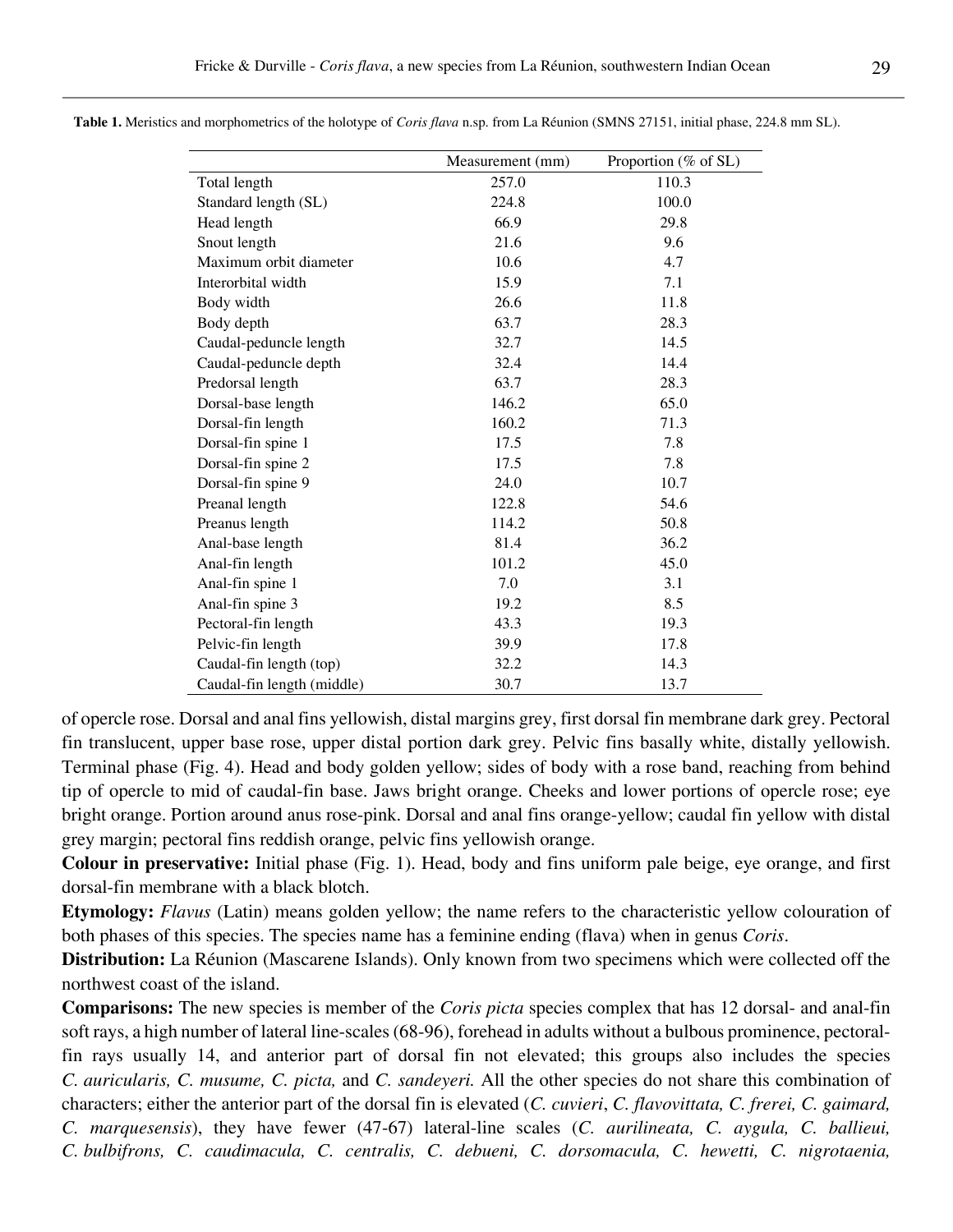

**Figure 5.** Geographical distribution of species in the *Coris picta* species group in the Indo-West Pacific. **A)** *C. flava* n. sp., **B)** *C. auricularis*, **C)** *C. musume*, **D)** *C. picta*, **E)** *C. sandeyeri*

*C. pictoides, C. roseoviridis, C. venusta*), or 11 dorsal-fin soft rays and anal-fin soft rays (*C. batuensis, C. variegata*). The new species is unique within the genus *Coris* in its colour pattern of the initial phase (head and body white, dorsal one-third yellow, eye orange, anterior membrane of dorsal fin and upper pectoral-fin membranes dark grey) and terminal phase (head and body yellow, pink lower parts of head and lateral stripe, orange vertical dorsal and anal fins, orange-red tip of mouth, pectoral and pelvic fins). The initial phase looks most similar to that of *C. auricularis*, but is distinguished by the absence of a bright red streak behind the eye (versus present in the initial phase of *C. auricularis*). In addition, it is distinguished from *C. auricularis* by having 15 gill rakers (versus 18-22 in *C. auricularis*), 71 lateral-line scales on the body (versus 75-86), and the presence of a canine tooth at the corner of the mouth (versus canine tooth absent); it differs from *C. musume* by having 15 gill rakers (versus 17-19 in *C. musume*), 71 lateral-line scales on the body (versus 76-82), and the absence of a black stripe on the sides of the body (versus present); from *C. picta* by having 15 gill rakers (versus 18-21 in *C. picta*), 71 lateral-line scales on the body (versus 77-92), and the absence of a black stripe on the sides of the body (versus present); and from *C. sandeyeri* by 15 gill rakers (versus 16-19 in *C. sandeyeri*), 71 lateral-line scales on the body (versus 86-97), and the presence of a canine tooth at the corner of the mouth (versus canine tooth absent). It is compared with the species of the *C. picta* species-group in Table 2. For an easier identification, a revised key to the Indo-Pacific species of the genus *Coris* is provided below.

**Remarks:** This interesting deep water specimen (initial phase) was collected in 2012 during deep fishing tests for the aquarium in Saint-Gilles-les-Bains, La Réunion. A second specimen was collected in 2006 in the same area, at 200-250 m depth (Fig. 4); unfortunately, the specimen was not preserved, but the photograph provides a record of the fresh colouration of the terminal phase. The species has not been seen since; as the former aquarium vessel is no longer available, there seems to be no chance to obtain additional specimens. The habitat is also difficult to sample, below diving depth, and between large rocks that make it nearly impossible to use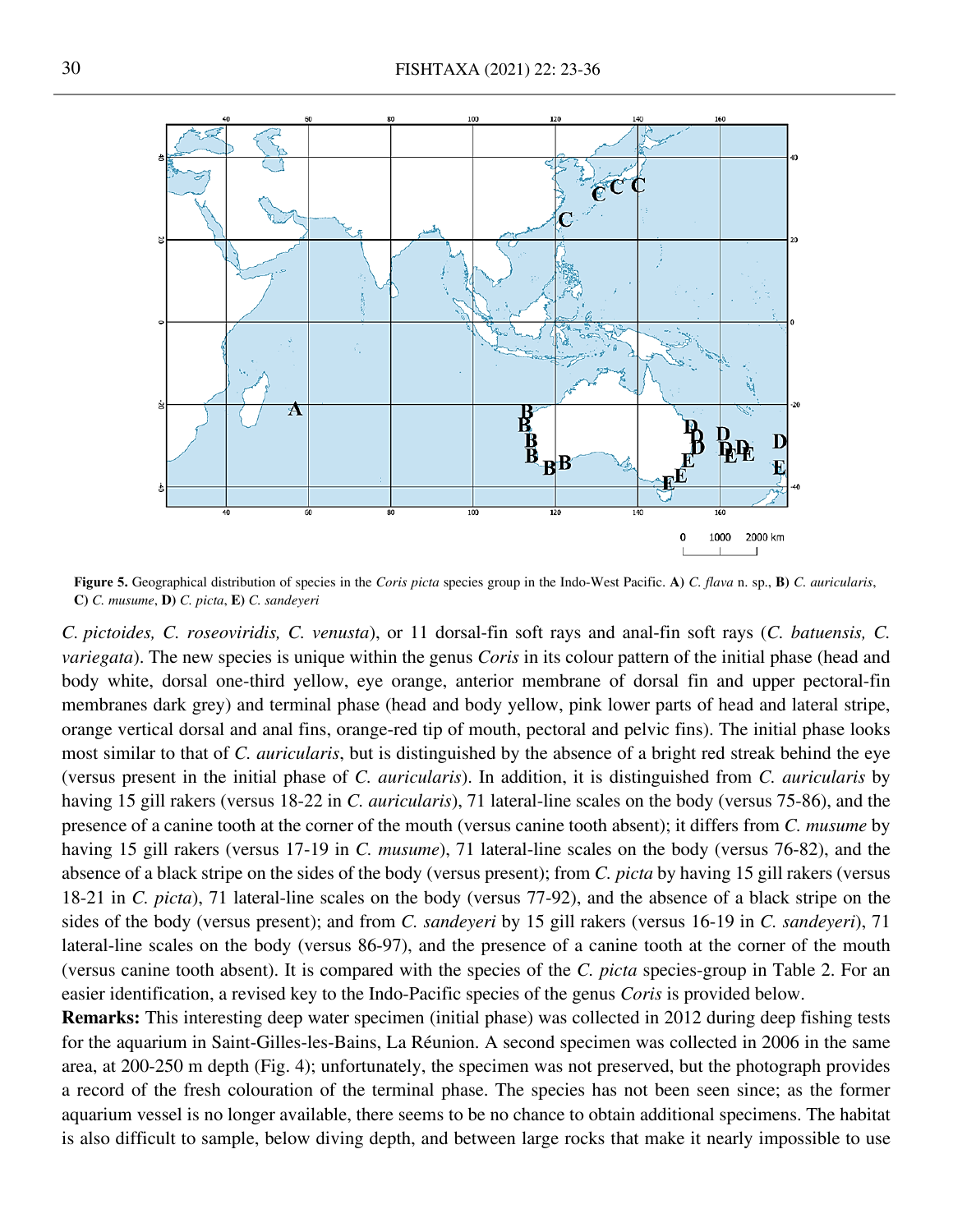**Table 2.** Comparison of species in the *Coris picta* species-group. Characters differing from those of *C. flava* n. sp. are printed in bold face.

|                                                                | C. flava n. sp.                   | C. auricularis                              | C. musume                                  | C. picta                                                             | C. sandeveri                                                  |
|----------------------------------------------------------------|-----------------------------------|---------------------------------------------|--------------------------------------------|----------------------------------------------------------------------|---------------------------------------------------------------|
| Gill rakers                                                    | 14                                | $18 - 22$                                   | 17-19                                      | 18-21                                                                | $16-19$                                                       |
| Lateral-line scales on body                                    | 71                                | 75-86                                       | 76-82                                      | 77-92                                                                | 86-97                                                         |
| Canine tooth at corner of mouth                                | Present                           | <b>Absent</b>                               | <b>Absent</b>                              | Present                                                              | Present                                                       |
| Broad black stripe with ventral extensions on<br>sides of body | Absent                            | Absent                                      | <b>Present</b>                             | <b>Present</b>                                                       | Absent                                                        |
| Initial phase; red or orange stripe behind eye                 | Absent                            | Present (red)                               | Absent                                     | Absent                                                               | <b>Present (orange)</b>                                       |
| Terminal phase: blue blotch over pectoral-fin<br>base          | Absent                            | <b>Present</b>                              | Absent                                     | Absent                                                               | <b>Present</b>                                                |
| Terminal phase: pink stripe along sides of body                | Present                           | Absent                                      | Absent                                     | Absent                                                               | Absent                                                        |
| Terminal phase; vertical stripe on sides of body               | Absent                            | Present (red)                               | Absent                                     | Absent                                                               | Present (black)                                               |
| Distribution                                                   | SW Indian<br>Ocean: La<br>Réunion | SE Indian<br>Ocean:<br>Western<br>Australia | NW Pacific<br>Ocean:<br>Taiwan to<br>Japan | <b>SW Pacific</b><br>Ocean: E<br>Australia to<br>Kermadec<br>Islands | <b>SW Pacific</b><br>Ocean: SE<br>Australia to New<br>Zealand |
| Depth range $(m)$                                              | 200-250                           | $0-45$                                      | $1-50$                                     | $5 - 84$                                                             | $2 - 60$                                                      |

| Table 3. Depth distribution of species of Coris (arranged by increasing mean depth). |  |  |  |  |  |
|--------------------------------------------------------------------------------------|--|--|--|--|--|
|--------------------------------------------------------------------------------------|--|--|--|--|--|

|                 | Depth<br>range<br>(m) | $\boldsymbol{0}$ | 1           | 2 | 3                         | $\overline{4}$ | 5           | 6                         | $\tau$      | $\,$ 8 $\,$ | 9           | 10                        | $11-$<br>15 | $16-$<br>20 | $21 -$<br>25 | $26 -$<br>30 | $31 -$<br>35 | $35 -$<br>40 | $41-$<br>45 | $46 -$<br>50 | $51 -$<br>60 | $61 -$<br>70 | $71-$<br>100 | $101 -$<br>150 | $151 -$<br>200 | $200 -$<br>250 |
|-----------------|-----------------------|------------------|-------------|---|---------------------------|----------------|-------------|---------------------------|-------------|-------------|-------------|---------------------------|-------------|-------------|--------------|--------------|--------------|--------------|-------------|--------------|--------------|--------------|--------------|----------------|----------------|----------------|
| C. aurilineata  | $3 - 10$              |                  |             |   | $\mathbf X$               | $\mathbf x$    | $\mathbf X$ | $\mathbf X$               | $\mathbf X$ | $\mathbf X$ | $\mathbf X$ | $\mathbf X$               |             |             |              |              |              |              |             |              |              |              |              |                |                |                |
| C. variegata    | $1 - 10$              |                  | X           | X | $\boldsymbol{\mathrm{X}}$ | X              | X           | X                         | X           | X           | X           | $\boldsymbol{\mathrm{x}}$ |             |             |              |              |              |              |             |              |              |              |              |                |                |                |
| C. venusta      | $2 - 10$              |                  |             | X | X                         | X              | X           | X                         | X           | X           | X           | X                         |             |             |              |              |              |              |             |              |              |              |              |                |                |                |
| C. bulbifrons   | $0 - 20$              |                  |             | X | X                         | X              | X           | X                         | X           | X           | X           | X                         | X           | X           |              |              |              |              |             |              |              |              |              |                |                |                |
| C. atlantica    | $1 - 20$              | X                | $\mathbf x$ | X | X                         | X              | X           | X                         | X           | X           | X           | X                         | X           | X           |              |              |              |              |             |              |              |              |              |                |                |                |
| C. nigrotaenia  | $1 - 20$              | X                | X           | X | X                         | X              | X           | X                         | X           | X           | X           | X                         | X           | X           |              |              |              |              |             |              |              |              |              |                |                |                |
| C. marquesensis | $0 - 30$              | Х                | X           | X | X                         | X              | X           | X                         | X           | X           | X           | X                         | X           | X           | X            | X            |              |              |             |              |              |              |              |                |                |                |
| C. aygula       | $1 - 30$              |                  | X           | X | X                         | X              | X           | X                         | X           | X           | X           | X                         | X           | X           | X            | X            |              |              |             |              |              |              |              |                |                |                |
| C. dorsomacula  | $1 - 32$              |                  | X           | X | X                         | X              | X           | X                         | X           | X           | X           | X                         | X           | X           | X            | X            | Х            |              |             |              |              |              |              |                |                |                |
| C. batuensis    | $1 - 34$              |                  | X           | X | X                         | X              | X           | X                         | X           | X           | X           | X                         | X           | X           | X            | X            | X            |              |             |              |              |              |              |                |                |                |
| C. pictoides    | $9 - 33$              |                  |             |   |                           |                |             |                           |             |             | X           | X                         | X           | X           | X            | X            | X            |              |             |              |              |              |              |                |                |                |
| C. hewetti      | $1 - 40$              |                  | X           | X | X                         | X              | X           | X                         | X           | X           | X           | X                         | X           | X           | X            | X            | X            | X            |             |              |              |              |              |                |                |                |
| C. auricularis  | $0 - 45$              | Х                | X           | Х | X                         | X              | X           | X                         | X           | X           | X           | X                         | X           | X           | X            | X            | Х            | X            | X           |              |              |              |              |                |                |                |
| C. centralis    | $4 - 46$              |                  |             |   |                           | X              | X           | X                         | X           | X           | X           | X                         | X           | X           | X            | X            | X            | $\mathbf X$  | X           | X            |              |              |              |                |                |                |
| C. musume       | $1 - 50$              |                  | X           | X | X                         | X              | X           | X                         | X           | X           | X           | X                         | X           | X           | X            | X            | X            | X            | X           | X            |              |              |              |                |                |                |
| C. cuvieri      | $2 - 50$              |                  |             | X | X                         | X              | X           | X                         | X           | X           | X           | X                         | X           | X           | X            | X            | X            | X            | X           | X            |              |              |              |                |                |                |
| C. frerei       | $2 - 50$              |                  |             | X | X                         | X              | X           | X                         | X           | X           | X           | X                         | X           | X           | X            | X            | X            | $\mathbf X$  | X           | X            |              |              |              |                |                |                |
| C. caudimacula  | $0 - 57$              |                  |             | X | X                         | X              | X           | X                         | X           | X           | X           | X                         | X           | X           | X            | X            | X            | X            | X           | X            | X            |              |              |                |                |                |
| C. debueni      | $0 - 60$              | X                | X           | X | X                         | X              | X           | X                         | X           | X           | Х           | X                         | X           | X           | X            | X            | X            | X            | X           | X            | X            |              |              |                |                |                |
| C. sandeyeri    | $2 - 60$              |                  |             | X | X                         | X              | X           | X                         | $\mathbf X$ | X           | Х           | X                         | X           | X           | X            | X            | X            | $\mathbf X$  | X           | X            | $\mathbf X$  |              |              |                |                |                |
| C. gaimard      | $1 - 78$              |                  | X           | X | X                         | X              | X           | $\boldsymbol{\mathrm{X}}$ | X           | X           | X           | X                         | X           | X           | X            | X            | X            | X            | X           | X            | X            | X            | X            |                |                |                |
| C. picta        | $5 - 84$              |                  |             | X | X                         | X              | X           | X                         | X           | X           | X           | X                         | X           | X           | $\mathbf X$  | X            | X            | $\mathbf X$  | X           | X            | X            | X            | X            |                |                |                |
| C. flavovittata | 15-98                 |                  |             |   |                           |                |             |                           |             |             |             |                           | X           | X           | X            | X            | X            | X            | X           | X            | X            | X            | X            |                |                |                |
| $C.$ julis      | $0 - 120$             | X                | X           | X | X                         | X              | X           | X                         | X           | X           | X           | X                         | X           | X           | X            | X            | X            | $\mathbf X$  | X           | X            | X            | X            | X            | X              |                |                |
| C. melanura     | $0 - 120$             | X                | X           | X | X                         | X              | X           | $\mathbf{x}$              | X           | X           | X           | X                         | X           | X           | X            | X            | X            | X            | X           | X            | X            | X            | X            | X              |                |                |
| C. ballieui     | 20-146                |                  |             |   |                           |                |             |                           |             |             |             |                           |             | X           | X            | X            | X            | $\mathbf X$  | X           | X            | Х            | X            | X            | X              |                |                |
| C. flava n. sp. | 200-250               |                  |             |   |                           |                |             |                           |             |             |             |                           |             |             |              |              |              |              |             |              |              |              |              |                |                | $\mathbf x$    |

fishing gear. As it is highly unlikely to collect additional material, we decided to go ahead with the description of this previously undescribed species.

It is interesting that although the new species occurs in the western Mascarenes, it is apparently not closely related to other species of *Coris* occurring in this region (see Fricke et al. 2009); it is most similar to species of the *Coris pictus* species-group that otherwise occurs antiequatorial in the southeastern Indian Ocean and western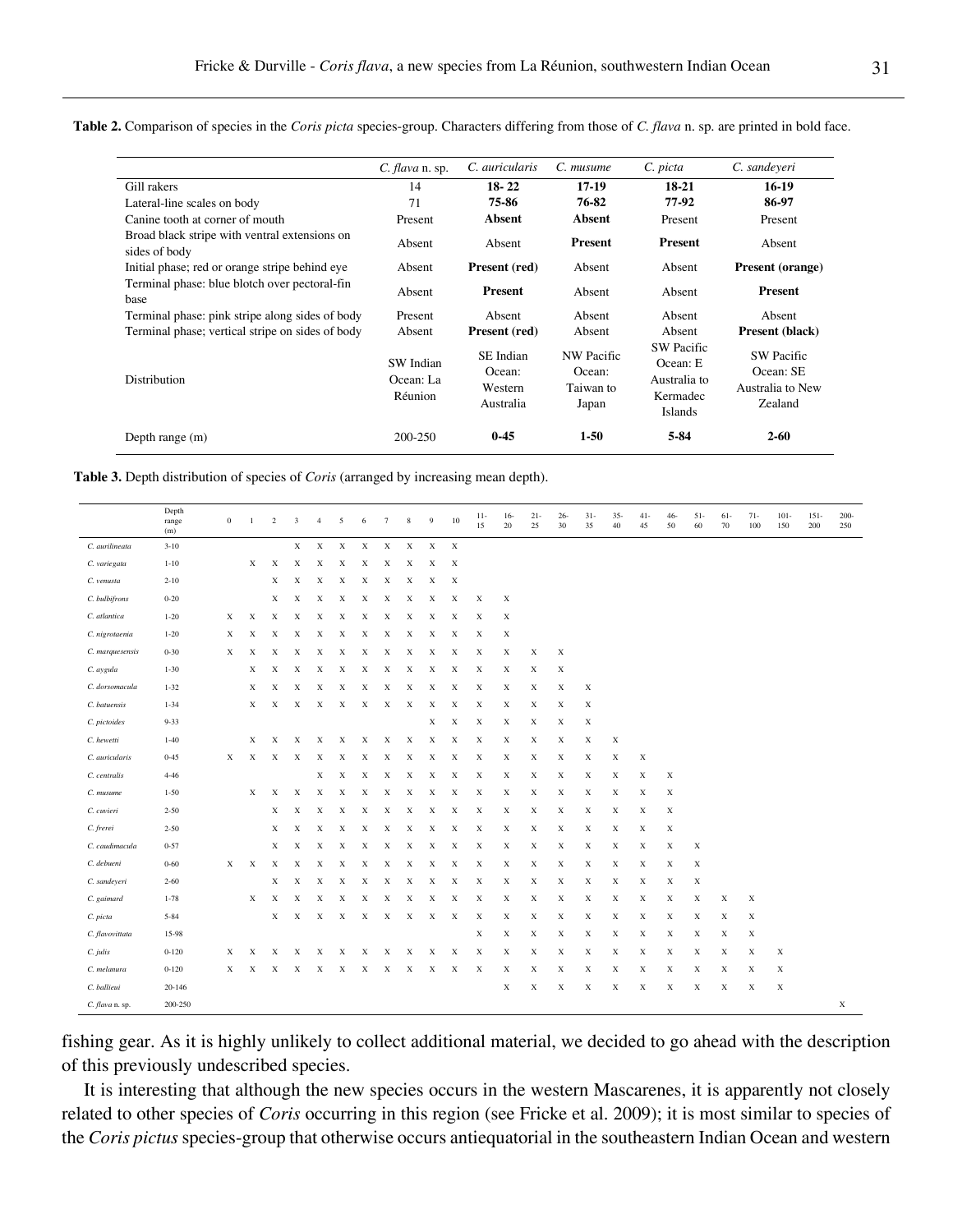#### Pacific (Fig. 5).

The occurrence in a depth range of 200-250 m is very unusual; otherwise the genus *Coris* is known from much shallower water (Table 3). However, due to difficult collecting and observation, deep (mesophotic) reef habitats are very poorly known throughout the Indo-Pacific. We therefore expect that other deep-living species of *Coris* will be discovered with an intensified exploration of the biodiversity of mesophotic reefs. The habitat corresponds to the ancient sea level, with large underwater cliffs.

It is unusual that at a depth of 200-250 m, this species has an elaborate colour pattern of yellow, orange and pink. Neither of those colours would be visible at the depth, where only different shades of blue can be seen. The colouration may have historical reasons; the initial phase is very similar to that of *C. auricularis* from Western Australia, and the two species seem to be closely related. The colour pattern of *C. flava* n. sp. may indicate that the species moved into deep water relatively recently, possibly due to competition with other *Coris* species in shallower reef habitats, so there was not enough time to make the colouration disappear.

After the discovery of this new species, the total number of species in genus *Coris* adds to 30, and of labrid fish species to 562. At La Réunion, 5 species of *Coris* are known to occur. It is likely that *C. flava* n. sp. is endemic to La Réunion or the western Mascarenes, although due to the poorly known deep reef fauna difficult to prove. Several other species of *Coris* are local endemics (*C. auricularis*, *C. aurilineata, C. ballieui, C. centralis, C. debueni, C. flavovittata, C. hewetti, C. latifasciata, C. marquesensis, C. nigrotaenia, C. variegata, C. venusta*), together with *C. flava* n. sp. totalling 40% of the species, while the other 60% of the species are more widespread.

#### **Key to the species of the genus** *Coris* **Lacepède [ex Commerson] 1801**

| 2b. Body depth 2.95-3.1 in SL; males with numerous irregular small black spots on body (Red Sea)C. variegata                     |
|----------------------------------------------------------------------------------------------------------------------------------|
| 3a. Eye diameter 6.7-7.35% of SL; gill rakers 19-22; lateral-line scales 50-52 (Maldives and Chagos                              |
|                                                                                                                                  |
| 3b. Eye diameter 5.75-6.75% of SL; gill rakers 16-21; lateral-line scales 52-55 (central Indian Ocean to western                 |
|                                                                                                                                  |
|                                                                                                                                  |
|                                                                                                                                  |
|                                                                                                                                  |
|                                                                                                                                  |
| 6a. Whitish with a narrow black stripe dorsally on head and body, and a broaf one from front of snout through eye, along         |
|                                                                                                                                  |
| 6b. Pale blue or green with narrow yellow to orange stripes and an ocellated black spot at upper base of caudal fin (eastern     |
|                                                                                                                                  |
| 7a. Adults dull yellow with oblique blue lines following scale rows on back and rows of blue spots (one per scale)               |
| ventrally; a broad black bar on upper side of body at tip of pectoral fin (reduced in terminal phase); a small black spot on     |
| upper base of caudal fin (lost in terminal phase); gill rakers 21-25; gill rakers with 2 series of prominent, inwardly directed, |
|                                                                                                                                  |
| 7b. Colouration not as in 6a; gill rakers 16-24; gill rakers without prominent small branches; lateral-line scales 49-           |
|                                                                                                                                  |
| 8a. Lateral-line scales 52-57; body depth 4.0-4.7 in SL; anterior part of dorsal fin elevated in terminal phase, the first 2     |
| spines nearly twice length of third spine; a narrow black stripe from snout through eye to base of caudal fin just above         |
|                                                                                                                                  |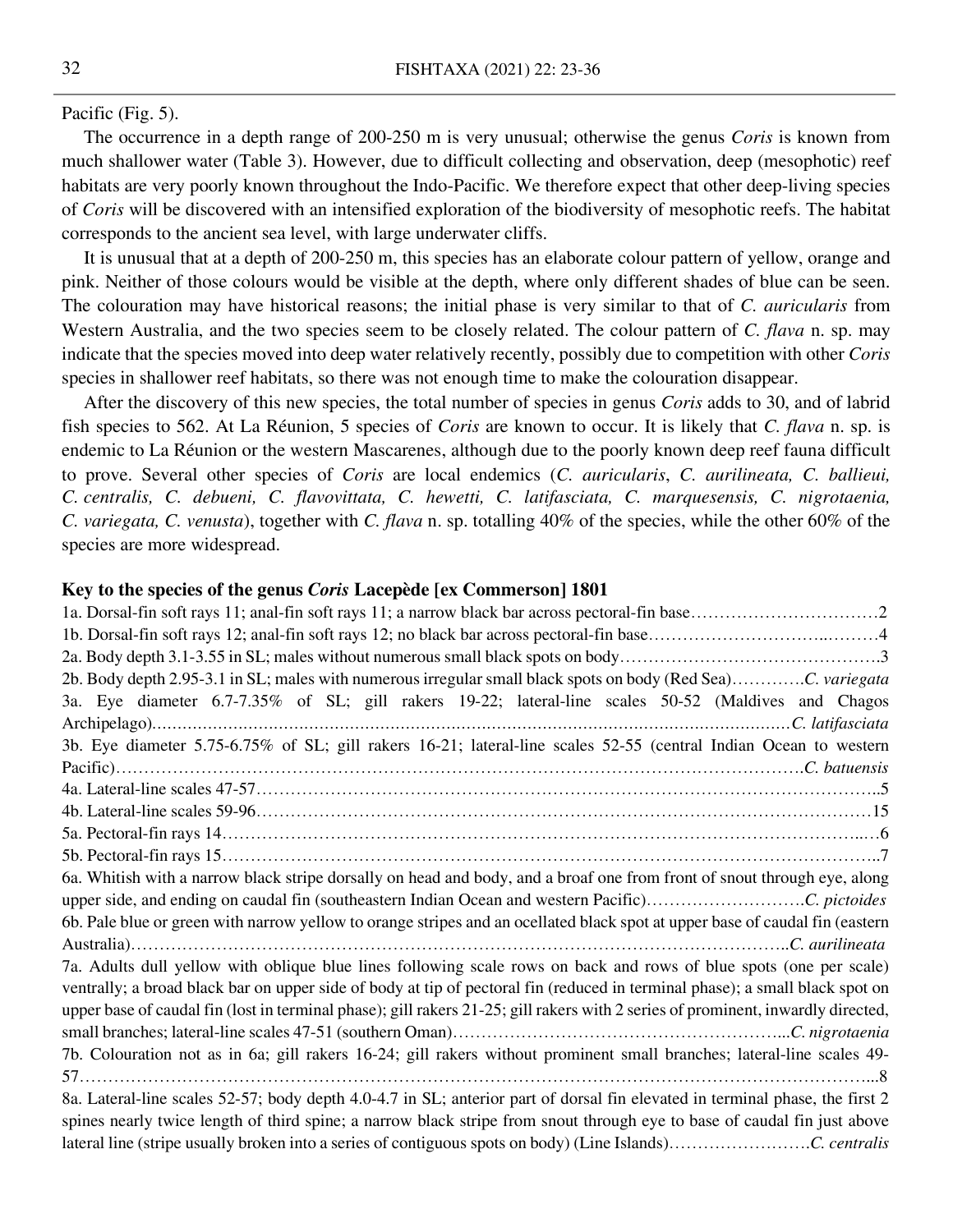8b. Lateral-line scales 48-54; body depth 3.0-4.5 in SL; anterior part of dorsal fin not elevated in terminal phase (except in *C. ballieui* and *C. caudimacula*); no narrow black stripe from snout to caudal-fin base (except juvenile of *C. debueni*)…………………………………………………………………………………………………………………9 9a. No canine tooth at corner of mouth at any stage; first dorsal-fin spines of adults longer than third spine (in terminal phase generally more than 3 times longer); initial phase with longitudinal pink lines on body following scale rows (lines blue on male and more irregular); terminal phase with small black spot at base of first dorsal-fin membrane (Hawaiian Islands)……………………………………………………………………………………………………………*C. ballieui* 9b. A canine tooth present in corner of mouth of adults, at least in terminal phase; first dorsal-fin spines of adults not longer than third spine (except in terminal phase of *C. caudimacula* and slightly in terminal phase of *C. dorsomacula*); colouration not as in 9a……………………………………………………………………………………………………10 10a. Gill rakers 20-24; dorsal-fin of terminal phase very elevated, highest part in middle, longest ray 1.25-1.5 in head length; centres of scales on body darker (at least dorsally), resulting in a linear pattern; a vertically oval blue to black spot on opercular flap; no black spot at rear base of dorsal fin (Marquesas Islands)…………………………………..*C. hewetti* 10b. Gill rakers 16-20; dorsal-fin of terminal phase not elevated, longest ray 1.9-2.3 in head length; no distinct linear pattern on body resulting from dark scale centres; a dark spot on opercular flap present or absent; a dark spot often present at rear base of dorsal fin…………………………………………………………………………………………………...11 11a. Anterior part of dorsal fin elevated, first dorsal-fin spine in terminal phase as much as 2 times longer than third spine; adults with a large, horizontally oval, blackish spot on caudal-fin base; outer part of first 2 membranes of dorsal fin broadly black (Red Sea and Indian Ocean)…………………………………………………………………………..*C. caudimacula* 11b. Anterior part of dorsal fin not elevated (except slightly in *C. dorsomacula*); no blackish spot on caudal-fin base; outer part of first 2 membranes of dorsal fin not black (a black spot present on those membranes in *C. dorsomacula*, but well below margin)……………………………………………………………………………………………………………..12 12a. Lateral-line scales 51-54 (modally 52); anterior part of dorsal fin in terminal phase slightly elevated; a black spot on first 2 membranes of dorsal fin; a dark blue to black spot at upper base of pectoral fins (western Pacific)…..*C. dorsomacula* 12b. Lateral-line scales 49-52 (modally 50 or 51); anterior part of dorsal fin in terminal phase not elevated; no black spot on first 2 membranes of dorsal fin; no dark spot at upper base of pectoral fins…………………………………………………13 13a. Lateral-line scales 49-51 (modally 50); adults with numerous chevron-shaped dark bars on lower side of body (more evident in terminal phase) (Hawaiian Islands)……………………………………………………………………*C. venusta* 13b. Lateral-line scales 51-52 (modally 51); adults without numerous chevron-shaped dark bars on lower side of body……………………………………………………………………………………………………………………….14 14a. Body depth of adults 26.4-29.6% of SL (mean 28.5%); gill rakers 16-19 (mean 17.8); females yellowish to green with 3 narrow, red-edged, blue or pink stripes on body that continue anteriorly onto head; juveniles with rows of large white blotches or a midlateral black stripe (Easter Island)……………………………………………………….*C. debueni* 14b. Body depth of adults 25.0-28.6% of SL (mean 26.7%); gill rakers 15-18 (mean 16.7); initial phase pink dorsally, white to lavender ventrally, with a broad, red-edged, yellow stripe from eye to base of caudal fin just above lateral line (a second narrower yellow stripe slightly ventral to first in larger initial-phase specimens); juveniles without white blotches or mid-lateral body stripe (southern Cook Islands to Pitcairn)……………………………………………….*C. roseoviridis* 15a.Lateral-line scales 59-67; forehead of adults with a bulbous prominence; maximum SL at least 470 mm…………..16 15b. Lateral-line scales 68-96; forehead of adults without a bulbous prominence; maximum SL 397 mm………………17 16a. Adults with a canine tooth at corner of mouth; caudal rays of adults exerted (ends of rays extending posteriorly without interradial membrane); front of dorsal fin of terminal phase strongly elevated, the first spine 2 or more times longer than third spine in large individuals; adults dark green to dark blue-green, often with 1 or more pale bars near centre of body; juveniles whitish with dark spots on head and anterior body and 2 large orange-red spots dorsally on body with an ocellated black spot above each in dorsal fin (Indo-West Pacific)……………………………………………..*C. aygula* 16b. No canine tooth at corner of mouth; posterior margin of caudal fin smooth; front of dorsal fin of terminal phase not elevated; adults purplish grey with a large blackish area covering caudal peduncle, the rounded front part extending anterior to peduncle; a large blackish spot on opercular flap; juveniles black with 2 longitudinal rows of large white spots and a few scattered small irregular white spots (southeastern Australia to Norfolk Island)……………………*C. bulbifrons*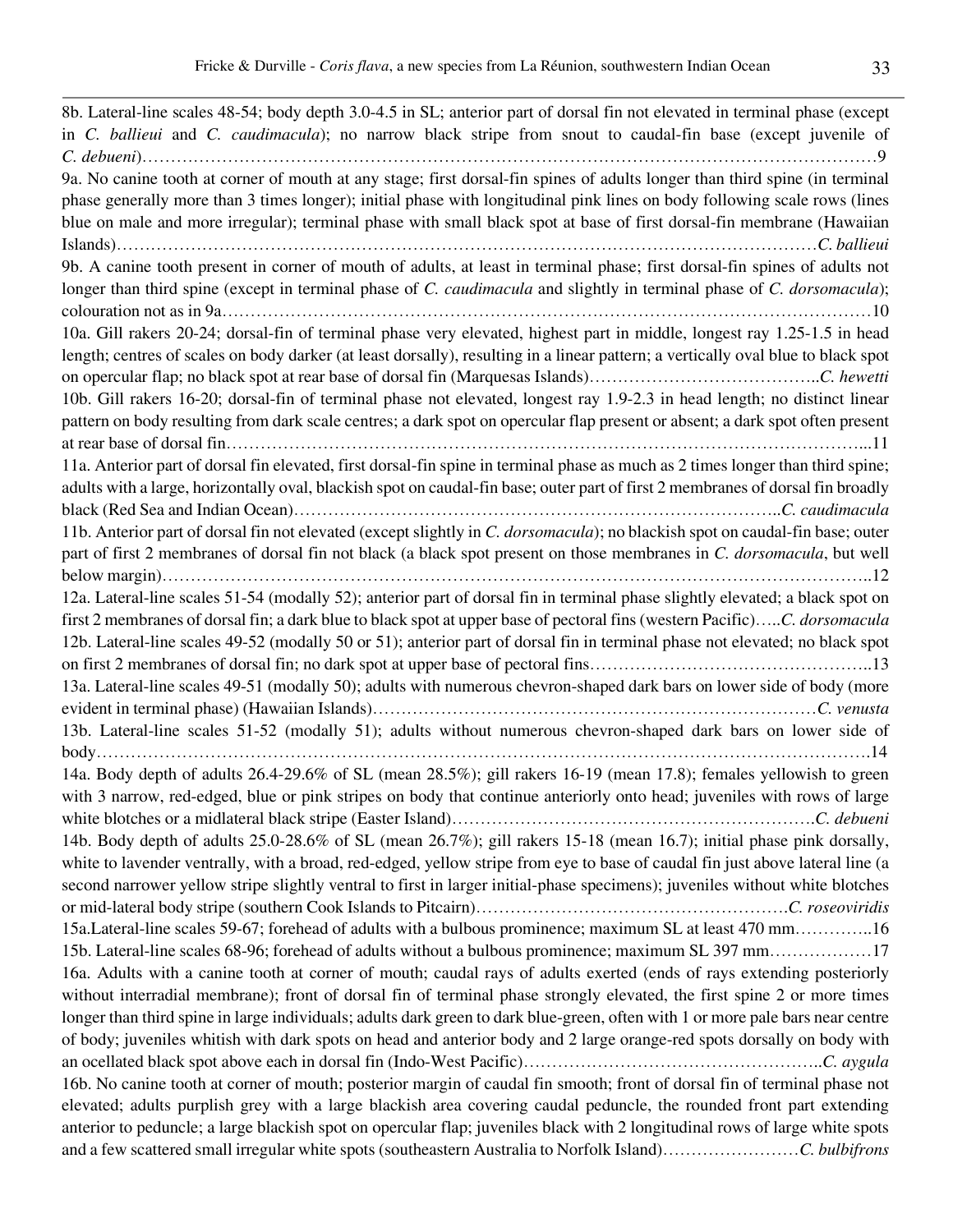| 17a. Pectoral-fin rays 13; anterior part of dorsal fin strongly elevated in adults; juveniles orange-red with 5 large, black-   |
|---------------------------------------------------------------------------------------------------------------------------------|
|                                                                                                                                 |
| 17b. Pectoral-fin rays 14; anterior part of dorsal fin not elevated, the first dorsal-fin spine shorter than remaining spines;  |
|                                                                                                                                 |
| 18a. Females gray on body with numerous small black spots (mostly on posterior two-thirds of body and scaled basal part         |
| of caudal fin); naked part of caudal fin red proximally and abruptly white distally; body of males with 10-11 narrow grey       |
| bars; caudal fin purple with bright blue spots; juveniles with a large black spot in middle of dorsal fin (southern Red Sea     |
|                                                                                                                                 |
| 18b. Females without black spots on body; caudal fin not red and white; males without a series of grey bars; juveniles          |
|                                                                                                                                 |
| 19a. Initial phase with horizontal black, brown or yellow stripes; terminal phase either with horizontal orange or red stripe   |
|                                                                                                                                 |
|                                                                                                                                 |
| 20a. Initial phase white, with three horizontal brown stripes; terminal phase green, with 3 zic-zac rose stripes (West          |
|                                                                                                                                 |
|                                                                                                                                 |
| 21a. Initial phase with a brown, white and orange stripe extending along upper half of body from behind orbit almost to         |
| mid of caudal fin; terminal phase brown, lower portionms white, with yellow and grey caudal fin and a an orange zic-zac         |
|                                                                                                                                 |
|                                                                                                                                 |
| 21b. Initial phase with a clear, thin black line extending along upper half of body from behind orbit almost to mid of          |
| caudal fin, terminal phase red with black caudal fin and a longitudinal series of grey (rarely orange) vertically enlarged      |
|                                                                                                                                 |
| 22a. Adults reddish to greenish brown with a small green spot or green line on each scale; caudal fin green and brown           |
|                                                                                                                                 |
| 22b. Adults orangish brown with bright blue lines or many small bright blue spots that are more numerous posteriorly;           |
| naked part of caudal fin bright yellow; lateral-line scales 68-77 (Red Sea and Indian Ocean)23                                  |
| 23a. Initial phase orangish brown with blue spots on body not arranged into longitudinal lines; dorsal and anal fins with a     |
| longitudinal blue line; juveniles without a large black spot posteriorly on dorsal fin; gill rakers 16-19 (eastern Indian       |
|                                                                                                                                 |
| 23b. Initial phase orange to orangish brown with blue spots on body arranged to form longitudinal lines; dorsal and anal        |
| fins with oblique blue lines (mainly posteriorly); juveniles with a large black spot posteriorly on dorsal fin; gill rakers 15- |
|                                                                                                                                 |
| 24a. Adults with anterior part of dorsal fin elevated (slight in initial phase; first dorsal-fin spine of terminal phase about  |
| twice as long as third spine); initial phase pale yellow to whitish with 2 black stripes dorsally on head and body, the         |
| narrower upper stripe merging with the lower posteriorly; caudal fin white with a large black crescent; terminal phase          |
| greenish, the head with irregular dull pink spots, the ventral part of body with a dark reticulum (sometimes interrupted by     |
| a broad pink bar above middle of anal fin); juveniles black with 5 longitudinal yellowish white lines (Hawaiian                 |
|                                                                                                                                 |
| 24b. Anterior part of dorsal fin not elevated, the first dorsal-fin spine shorter than more posterior spines; colouration not   |
|                                                                                                                                 |
| 25a. A black stripe on upper side of body extending anteriorly through eye to front of snout; stripe becoming yellow            |
| posteriorly in fin of adults; lower edge of black stripe of adults with a series of about 20 narrow ventral extensions, thus    |
|                                                                                                                                 |
|                                                                                                                                 |
| 26a. Posterior three-fourths of stripe on caudal fin of adults yellow; lateral-line scales 77-92; gill rakers 18-21 (eastern    |
|                                                                                                                                 |
| 26b. Posterior fourth of stripe on caudal fin of adults yellow; lateral-line scales 76-82; gill rakers 17-19 (Taiwan to         |
|                                                                                                                                 |
|                                                                                                                                 |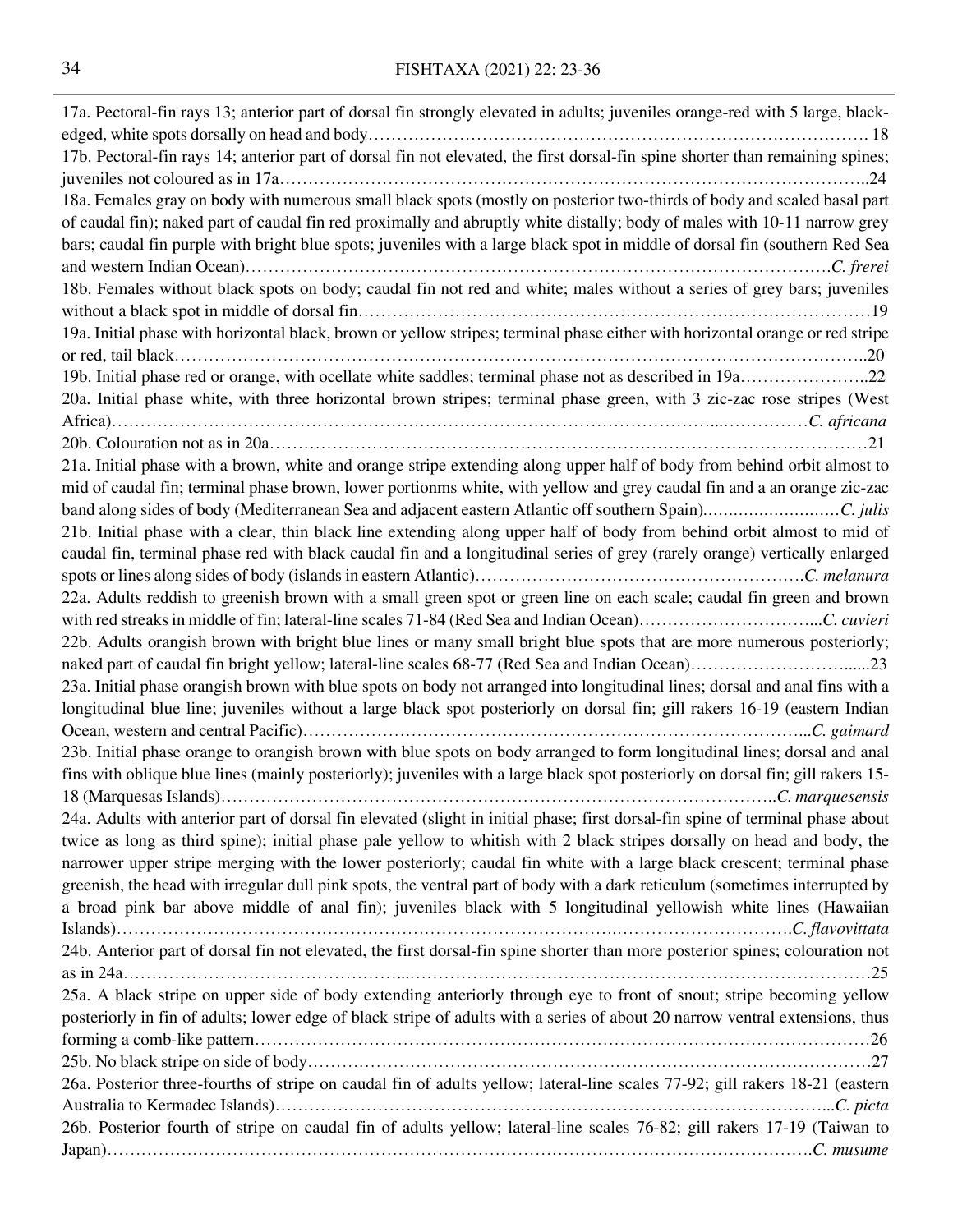27a. Lateral-line scales 75-86; gill rakers 18-22; initial phase whitish with red to reddish grey longitudinal lines following scale rows and a red stripe from front of snout through eye, continuing progressively narrower along upper side of body; body of terminal phase red with a white bar extending dorsally from abdomen, followed by a dark red bar; juveniles black dorsally with 2 narrow white stripes, white ventrally (Western Australia)……………………………………*C. auricularis*  27b. Lateral-line scales 86-97; gill rakers 15-19; colouration not as in 27a…………………………..…………………..28 28a. Gill rakers 15; an additional canine tooth at corner of mouth; initial phase white, dorsal one-third bright yellow, midlateral sides of body with 13 faint, horizontal, bluish lines, eye bright orange, surrounded by yellow, upper distal portion of opercle rose; terminal phase golden yellow, sides of body with a rose band, reaching from behind tip of opercle to mid of caudal-fin base, jaws bright orange, cheeks and lower portions of opercle rose, eye bright orange, portion around anus rose-pink (La Réunion)……………………………………………………………………………….……….*C. flava* n. sp. 28b. Gill rakers 16-19; no canine tooth at corner of mouth; initial phase pink to lavender brown with a series of indistinct dark bars on side of body and a large pale area over and above abdomen; terminal phase purplish to reddish brown with a pale bar extending and narrowing dorsally from posterior two-thirds of abdomen, this bar broadly bordered by a dark purple to black bar (eastern Australia to New Zealand and Kermadec Islands)…………………………………*C. sandeyeri*

## **Acknowledgments**

We would like to thank Mark McGrouther (AMS, Sydney) and Arnold Y. Suzumoto and the late John E. Randall (BPBM, Honolulu) for the permission to examine specimens under their care.

## **Literature cited**

- Bennett E.T. 1828. Observations on the fishes contained in the collection of the Zoological Society. On some fishes from the Sandwich Islands. Zoological Journal London 4(13, 3): 31-42.
- Bennett E.T. 1831. The exhibition of the collection of fishes formed at the Mauritius by Mr. Telfair, ... from among them ... the following species ... believed to have been previously undescribed. Proceedings of the Committee of Science and Correspondence of the Zoological Society of London 1830-1831(1): 126-128.
- Bennett J.W. 1828-1830. A selection from the most remarkable and interesting fishes found on the coast of Ceylon. First edition. London. 30 p. [Pls. 1-10 published in 1828, pls. 11-15 in 1829, pls. 16-30 in 1830].
- Bloch M.E., Schneider J.G. 1801. M. E. Blochii, Systema Ichthyologiae Iconibus cx Ilustratum. Post obitum auctoris opus inchoatum absolvit, correxit, interpolavit Jo. Gottlob Schneider, Saxo. Berolini. 1-584.
- Cuvier G.L.C.F.D., Valenciennes A. 1839. Histoire naturelle des poissons. Tome treizième. Livre seizième. Des Labroïdes. Pitois-Levrault, Paris. 1-505 p.
- Dor M. 1984. Checklist of the fishes of the Red Sea. CLOFRES. Israel Academy of Sciences and Humanities, Jerusalem. 437 p.
- Fowler H.W. 1907-1908. A collection of fishes from Victoria Australia. Proceedings of the Academy of Natural Sciences of Philadelphia, 59: 419-444.
- Fricke R. 2021. References in Eschmeyer's catalog of Fishes, electronic version (4 May 2021). San Francisco, CA (California Academy of Sciences). Available at http://researcharchive.calacademy.org/research/ichthyology/catalog/ fishcatmain.asp (last accessed 23 May 2021).
- Fricke R. 1999. Fishes of the Mascarene Islands (Réunion, Mauritius, Rodriguez). An annotated checklist with descriptions of new species. Koeltz Scientific Books, Koenigstein. 759 p.
- Fricke R., Eschmeyer W.N. 2021. Guide to fish collections in Eschmeyer's catalog of Fishes, electronic version (4 May 2021). San Francisco, CA (California Academy of Sciences). Available at http://researcharchive.calacademy.org/ research/ichthyology/catalog/collections.asp (last accessed 23 May 2021).
- Fricke R., Eschmeyer W.N., van der Laan R. 2021a. Eschmeyer's catalog of Fishes, electronic version (4 May 2021). San Francisco, CA (California Academy of Sciences). Available at http://researcharchive.calacademy.org/research/ ichthyology/catalog/fishcatmain.asp (last accessed 23 May 2021).
- Fricke R., Eschmeyer W.N., van der Laan R. 2021b. Genera/species by family/subfamily in Eschmeyer's catalog of Fishes,